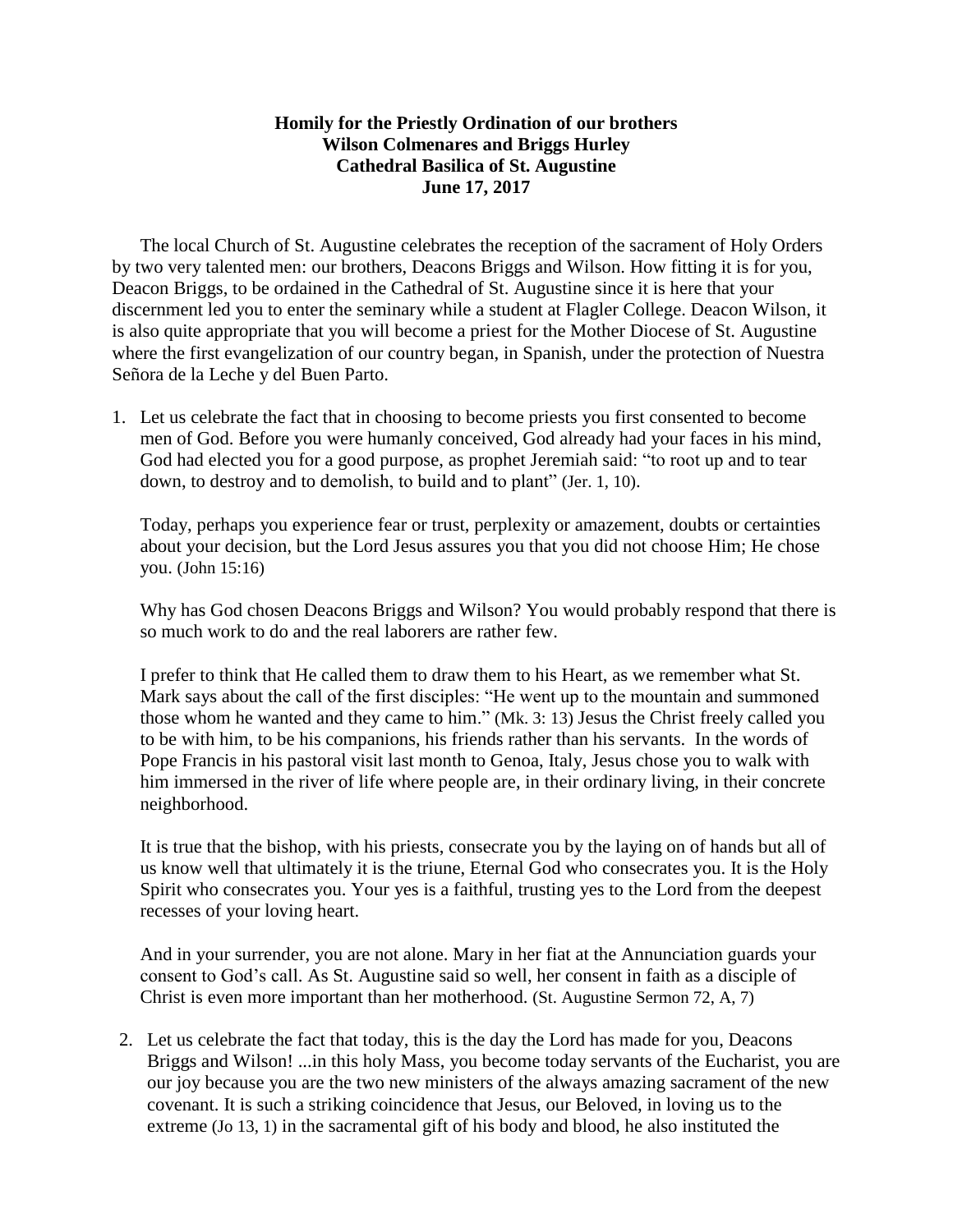priesthood (do this in memory of Me). Remember always St. Augustine's quotation about the Eucharist, "Receive what you are and become what you receive." At the same time, the Eucharist is an active force in your becoming a joyful priest: "Behold I make all things new" (Rev 21:5).

The renewal of your priestly life happens in the altar of your daily Mass. There is nothing less neutral than the Eucharistic Mystery. It is the superabundant source of all pastoral care. The Eucharist reminds us that everything flows from the Father's gracious initiative and action. Everything is grace. In this way, you become true builders of communion and mission.

May the Lord fully "take" you, seizing your hearts, minds, memories, and imaginations. May he "bless" you with his courage and insight. May he "break" your hearts open in chaste, selfgiving love. May he "give" you to us all, pouring us out as a libation for the good of all people, especially the vulnerable, the weak, the stranger, the forgotten, the discarded ones.

Fathers-elect Briggs and Wilson, help the Diocese of St. Augustin embrace Pope Francis' image of pastoral care of the parish as a field hospital for sinners, living in solidarity with the wounds of others, allowing to be inconvenienced by the misfortunes of others for they are the flesh of Christ in need of tenderness and mercy. Let your ambition focus in being present in the peripheries rather than in acquiring titles, positions, ranks, honors or privileges. Let your ambition be the way of holiness of life truly pursued for real!

3. Let us celebrate that like St. Paul Apostle; you become ministers of reconciliation and peace. Many teens of our Catholic schools in our diocese rejoice in receiving the Bishop John J. Snyder Award, the Peace in Christ Award, which is also Bishop Snyder's episcopal motto.

During his years as Ordinary, he cared so much for those incarcerated and disabled and continues to visit the prisons and death row, a model of peacemaker. In the confessional, you will be instruments of peace in imparting the mercy of the Good Shepherd to thousands and thousands of souls during your lifetime.

Pope Francis by his example and teaching is an ardent promoter of the sacrament of reconciliation which the Church entrusts to the ministry of priests and bishops. To participants of a course on this sacrament, he said: "Let's not forget that the faithful often struggles to take part in the sacrament, both for practical reasons and because of the natural difficulty in confessing one's sins to another person…For that reason, we have to work really hard on who we are, on our humanity, so as to never be an obstacle, but to always help people be drawn to mercy and forgiveness.

Good confessors must welcome penitents, not with the attitude of a judge and not like a simple friend, but with the charity of God. Tthe love of a father who sees his son returning and then heads his way, like the shepherd who has found his lost sheep, mercy is the heart of the Gospel. It's the good news that God loves us, that he always loves sinful humanity and, with this love, he attracts people to him and invites them to conversion. Mercy truly listens with the heart of God and wants to accompany the soul along the road of reconciliation.